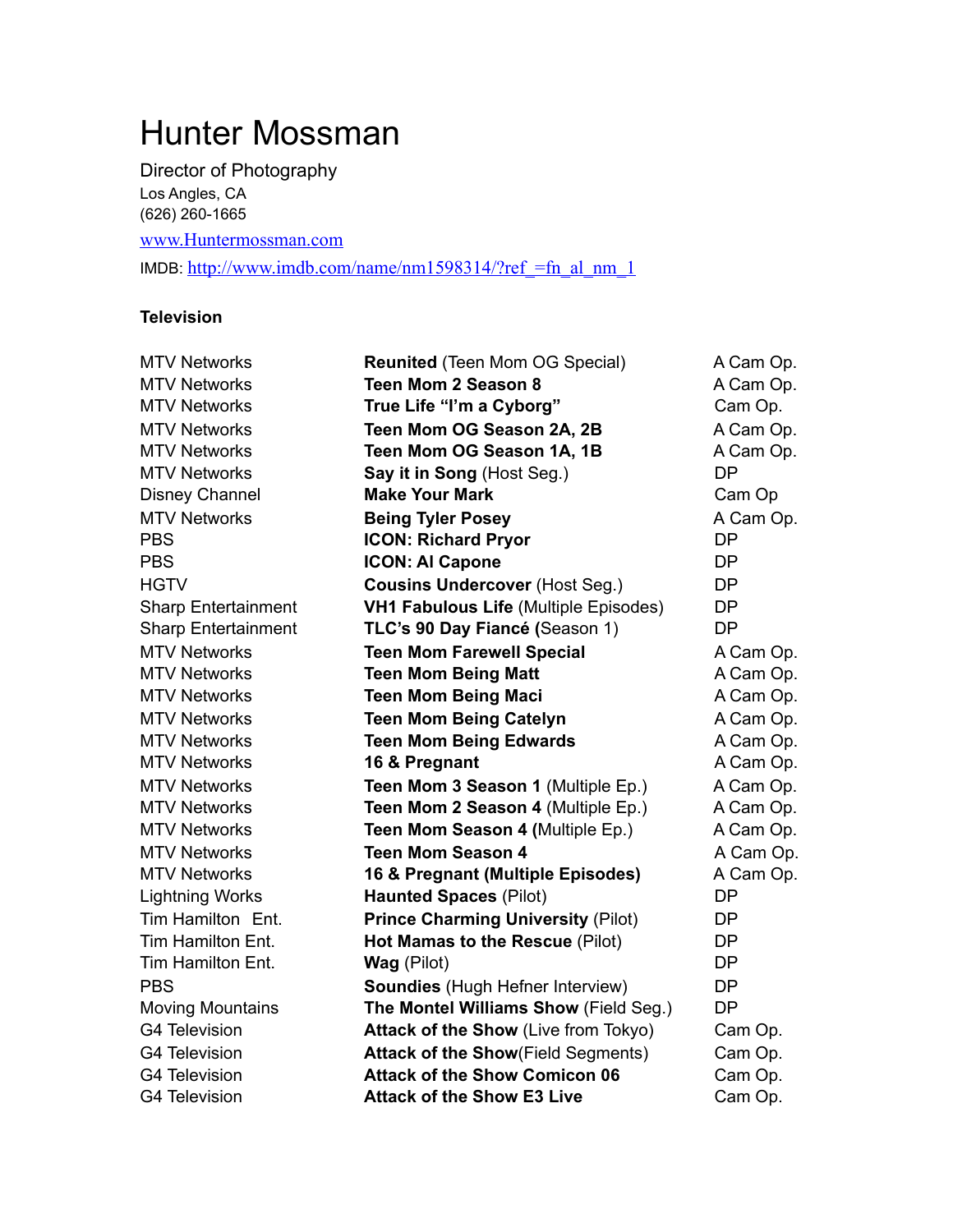| Spike TV.com                   | 2006 Scream Awards (Segments)                | DP        |
|--------------------------------|----------------------------------------------|-----------|
| <b>G4 Television</b>           | <b>Formula D</b>                             | Cam Op.   |
| <b>G4 Television</b>           | Ciboria Korea (Pilot)                        | Cam Op.   |
| <b>G4 Television</b>           | <b>Jerk League (Pilot)</b>                   | Cam Op.   |
| Michael Young Media            | <b>Transformation Nation</b>                 | <b>DP</b> |
| Alton Ent./ Vogue              | <b>Trend Watch (4-Episodes)</b>              | <b>DP</b> |
| <b>Warner Bros. Television</b> | Elimidate Season 5 (32 Episodes)             | Cam Op.   |
| House Blend Ent.               | <b>Harley Davidson Rides America (Pilot)</b> | <b>DP</b> |
| <b>MTV Networks</b>            | <b>Dodge Ball Promo</b>                      | Cam Op.   |
| World of Wonder Ent.           | <b>Man's Best Friend</b>                     | <b>DP</b> |
| Warner Bros.                   | Elimidate Season 4 (19 Episodes)             | Cam Op.   |
| Warner Bros.                   | <b>Elimidate Best Of Special</b>             | Cam Op.   |
| Warner Bros.                   | <b>Elimidate Best Of Special</b>             | Cam Op.   |
| Warner Bros.                   | <b>Elimidate All Stars (3 Episodes)</b>      | Cam Op.   |
| Alton Ent.                     | Main Floor (6 Episodes)                      | <b>DP</b> |
| Alton Ent./ Vogue              | <b>Trend Watch (6-Episodes)</b>              | <b>DP</b> |
| Warner Bros. Television        | Elimidate Season 3 (32 Episodes)             | Cam Op.   |
| Steam Roller Ent.              | Garage Sale (Pilot)                          | <b>DP</b> |
| Steam Roller Ent.              | <b>Celebrity Nanny (Pilot)</b>               | <b>DP</b> |
| <b>Planet 3 Entertainment</b>  | <b>Planet 3.com Content</b>                  | <b>DP</b> |
| Beach Body                     | <b>BNN</b> (Beach Body News) (48 Episodes)   | DP        |
| Beach Body                     | Million Dollar Body Game (5 Episodes)        | <b>DP</b> |
| <b>PBS</b>                     | <b>Soundies</b> (Hugh Hefner Interview)      | DP        |
| <b>Moving Mountains</b>        | The Montel Williams Show (Field Seg.)        | <b>DP</b> |
| <b>G4 Television</b>           | Attack of the Show (Live from Tokyo)         | Cam OP.   |
|                                |                                              |           |
| <b>Commercials</b>             |                                              |           |
| Lunchbox                       | Jello "No Bake Cheesecake"                   | DP        |
| Lunchbox                       | <b>Kraft Foods "Kraft Draft"</b>             | DP        |
| Lunchbox                       | <b>Walmart Sam's Club Spot</b>               | <b>DP</b> |
| Lunchbox                       | <b>Walmart Dove Hair Care Spot</b>           | <b>DP</b> |
| Zoom USA                       | <b>Q4 Product Video</b>                      | DP        |
| Zoom USA                       | <b>Tac 2 Product Video</b>                   | DP        |
| Zoom USA                       | <b>IQ5 Product Video</b>                     | DP        |
| Zoom USA                       | <b>Frank Serafine, Creator</b>               | DP        |
| Lunchbox                       | <b>Walmart: Holiday Learning Center</b>      | DP        |
| Lunchbox                       | <b>Walmart: Projects Made Simple</b>         | DP        |
| Lunchbox                       | Acceso Total (2 Episodes)                    | <b>DP</b> |
| Lunchbox                       | Axe Hair Spot "Hair Action"                  | DP        |
| Lunchbox                       | <b>Vaseline Intensive Care Spot</b>          | <b>DP</b> |
| Lunchbox                       | <b>Aquafresh</b>                             | <b>DP</b> |
| Lunchbox                       | <b>Cottonelle Spot</b>                       | <b>DP</b> |
| Lunchbox                       | <b>Huggies Spot Crawl to a Million</b>       | <b>DP</b> |
| Lunchbox                       | <b>Walmart: Pretty Smart (5 Episodes)</b>    | DP        |
| Lunchbox                       | Walmart: Gamecenter (10 Episodes)            | <b>DP</b> |